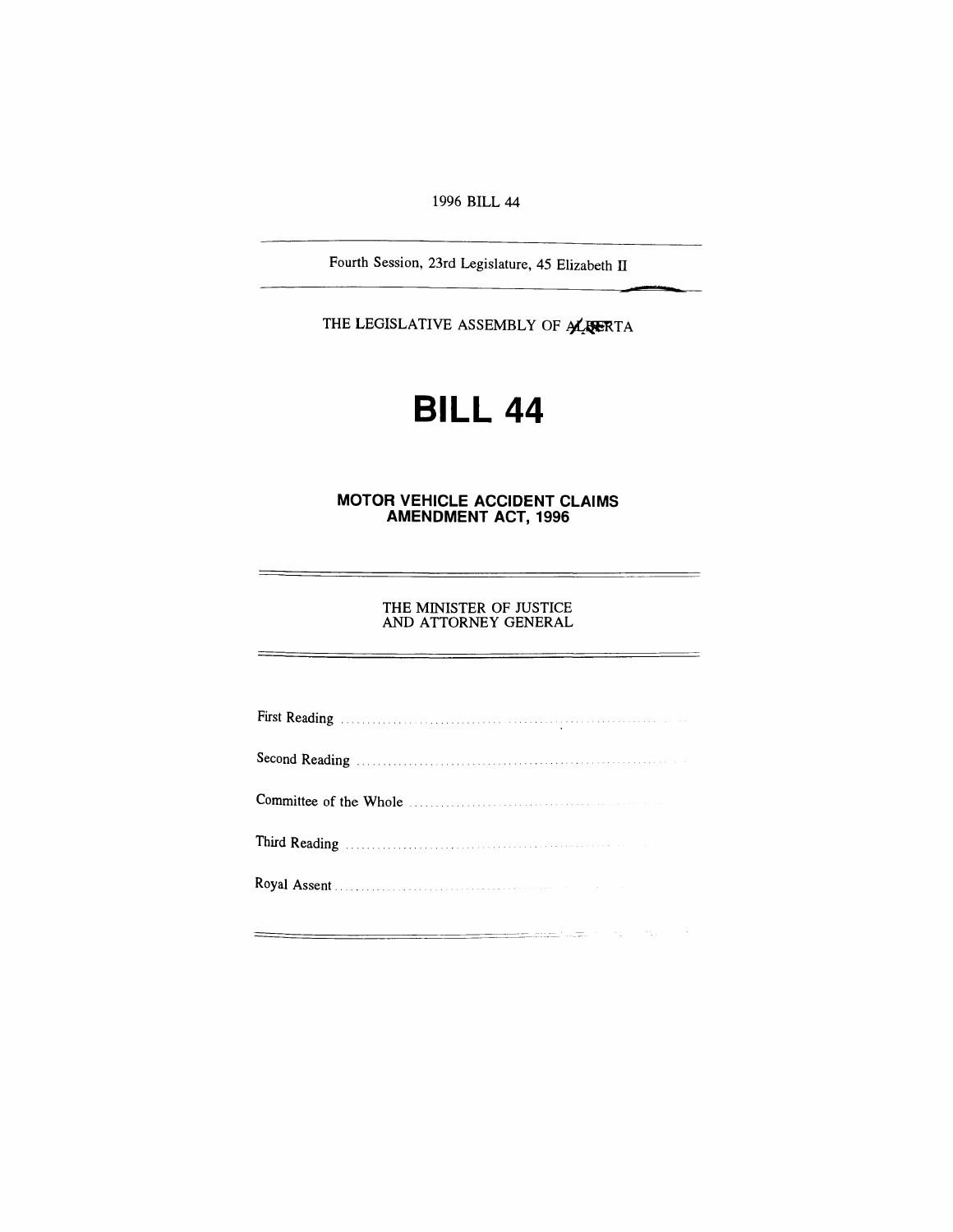*Bill 44*

# *BILL 44*

 $\frac{1}{2}$ 

## *1996*

# *MOTOR VEHICLE ACCIDENT CLAIMS AMENDMENT ACT, 1996*

*(Assented to , 1996)*

*HER MAJESTY, by and with the advice and consent of the Legislative Assembly of Alberta, enacts as follows:*

*Amends RSA 1980 cM-21*

*1 The Motor Vehicle Accident Claims Act is amended by this Act.*

*2 Section 5 is repealed.*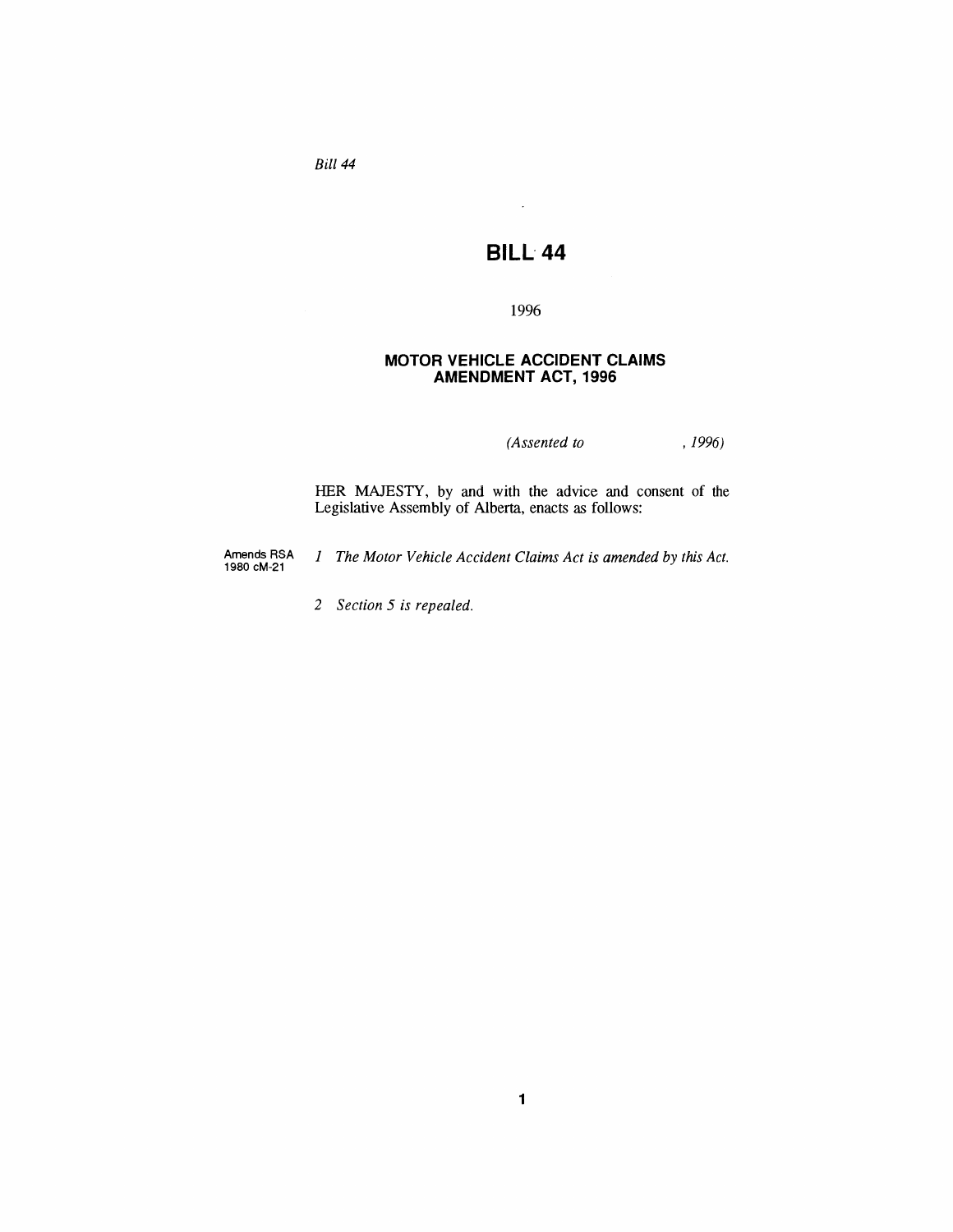# *Explanatory Notes*

- *<sup>1</sup> Amends chapter M-21 of the Revised Statutes of Alberta 1980.*
- *2 Section 5 presently reads:*

*5(1) When a person has a cause of action against the owner or operator of an uninsured motor vehicle for damagesfor*

- *(a) bodily injury to or the death of a person, or*
- *(b) loss of or damage to property in an amount exceeding \$250,*

*arising out of the use or operation within Alberta of the motor vehicle, that person may apply to the Administrator, in the prescribed form, for payment in respect of the bodily injury or death, or loss of or damage to property.*

*(2) On receipt of an application under subsection (1) the Administrator shall, by registered mail, send notice ofthe application to the owner and the operator of the uninsured motor vehicle to their last addresses as recorded with the Registrar.*

- *(3) Subject to sections 11 to 19 and to the regulations,*
	- *(a) if a consent to the amount to be paid to the applicant under this section and an agreement, in the prescribed form, to pay back that amount to the Minister is executed*
		- *(i) by the owner and the operator,*
		- *(ii) by the operator only, when the Minister is satisfied that the owner would not be liable, or*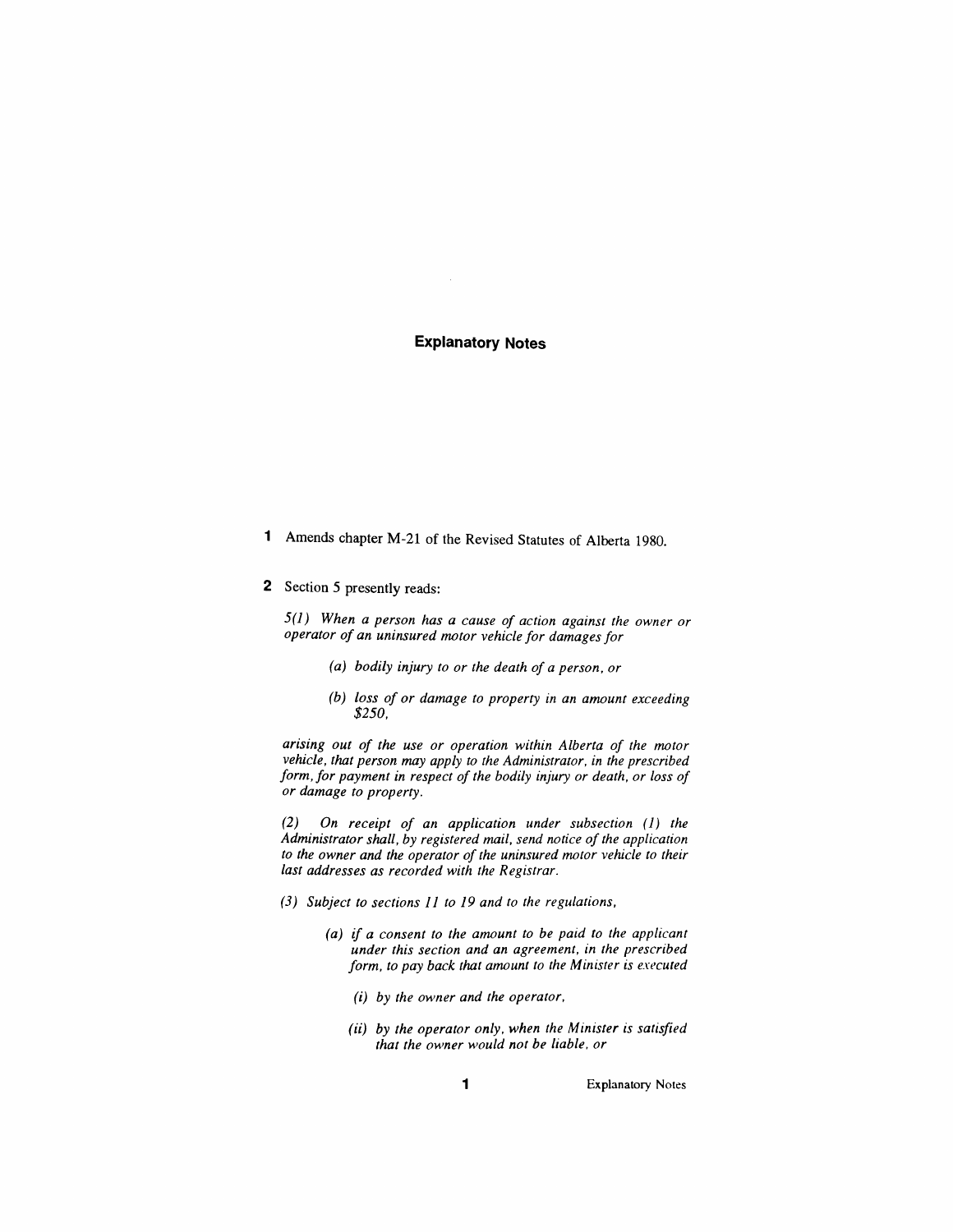*3 Section 6(1) and (2) are repealed and the following is substituted:*

*Notice to Administrator of undefended action*

*6(1) When, in an action for damages for bodily injury to or the death of a person arising out of the use or operation within Alberta of a motor vehicle, a plaintiff notes a defendant in default, the plaintiff shall forthwith serve on the Administrator a notice in writing informing the Administrator of the facts, and the plaintiff shall not take the*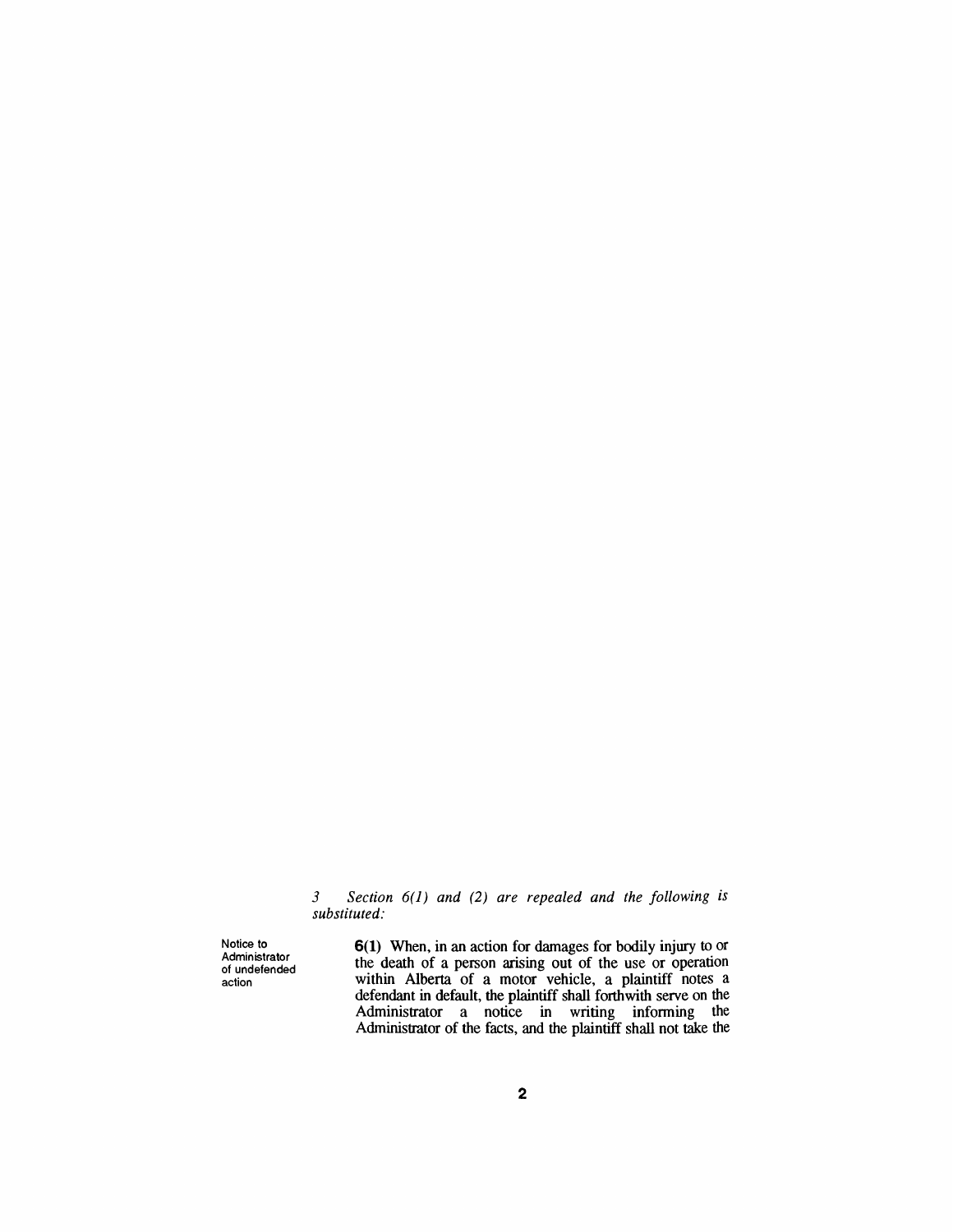*(iii) by either the owner or the operator, when the other has not replied to the notice or disputes his liability to the applicant,*

*and*

*(b) if the applicant executes an assignment to the Administrator ofall claims against the persons liable for the injury, death, loss or damage in respect ofwhich the application is made,*

*the Minister may authorize paymentfrom the General Revenue Fund to the applicant of an amount that he considers in all the circumstances to be proper compensation.*

*(4) When an amount is paid pursuant to subsection (3), the Administrator is subrogated to the rights of the person to whom the amount was paid and the Administrator may maintain an action in the name of that person or in the name of the Administrator against all or any persons liable for the injury, death, loss or damage in respect ofwhich the payment was made.*

- *(5) The Minister shall suspend*
	- *(a) the operator's licence of every person in the case of an operator of a motor vehicle other than an off-highway vehicle as defined in the Off-highway Vehicle Act, and*
	- *(b) the registration of every motor vehicle registered in the name of every person,*

*who executes an agreement pursuant to subsection (3) until the full amount owing on the undertaking has been paid or the person commences payment under an agreement made pursuant to subsection (6).*

*(6) The Administrator may enter into an agreement with a person who executes an agreement pursuant to subsection (3) to accept payment by instalments of the amount owing on the undertaking.*

*(7) When a person who has commenced payment of the amount owing on the agreement is in default in any paymentfor a period of 30 days, the Minister may suspend the operator's licence of that person and the registration of every motor vehicle registered in the name of that person.*

## *3 Section 6(1) and (2) presently read:*

*6(1) When in an action for damagesfor*

- *(a) bodily injury to or the death of a person, or*
- *(b) loss of or damage to property in an amount exceeding \$250,*

*arising out ofthe use or operation within Alberta of a motor vehicle, a plaintiff notes a defendant in default, the plaintiff shall forthwith*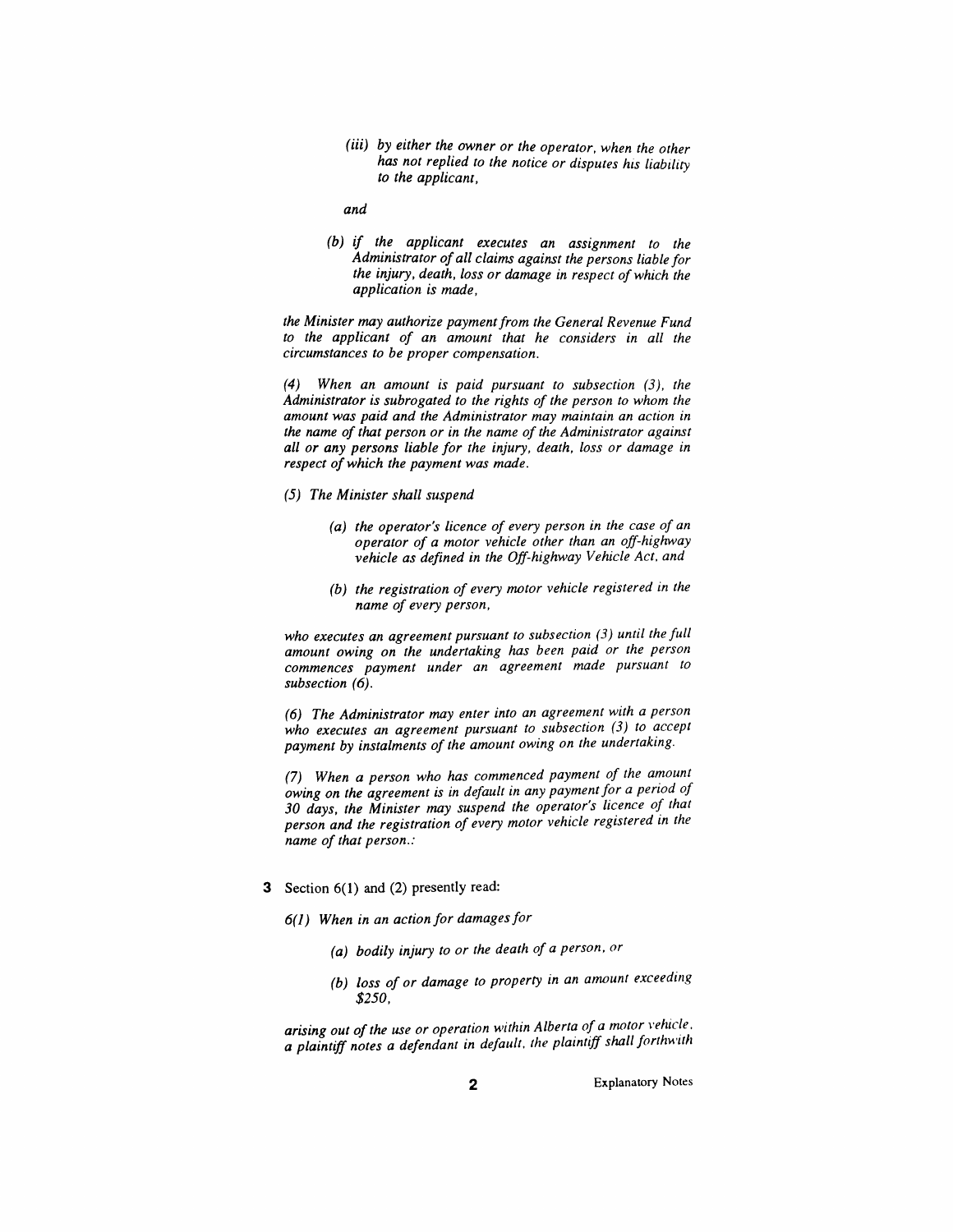*next step in the action until 30 days after the service of the notice.*

*(2) When, in an action for damages for bodily injury to or the death of a person arising out of the use or operation within Alberta of a motor vehicle,*

- *(a) a defendant's statement of defence is struck out,*
- *(b) a defendant fails to appear by counsel at the trial, or*
- *(c) a plaintiff receives notice that a defendant's solicitor has ceased to act,*

*the plaintiff may serve on the Administrator a notice in writing informing the Administrator of the facts, and the plaintiff shall not take the next step in the action until 30 days after the service of the notice.*

#### *4 Section 7(1) is repealed and the following is substituted:*

*Claim after judgment*

*7(1) When a person recovers in a court in Alberta a judgment for damages for bodily injury to or the death of a person arising out of the use or operation within Alberta of a motor vehicle, the person may, on the determination of all proceedings, including appeals, apply to the Administrator in the prescribed form for payment under this section of the amount of the judgment or of the amount of the unsatisfied portion of it.*

*5 Section 8(3)(b) is amended by striking out "section 12, 14 or 15" and substituting "section 12 or 14".*

*6 Section 9 is amended*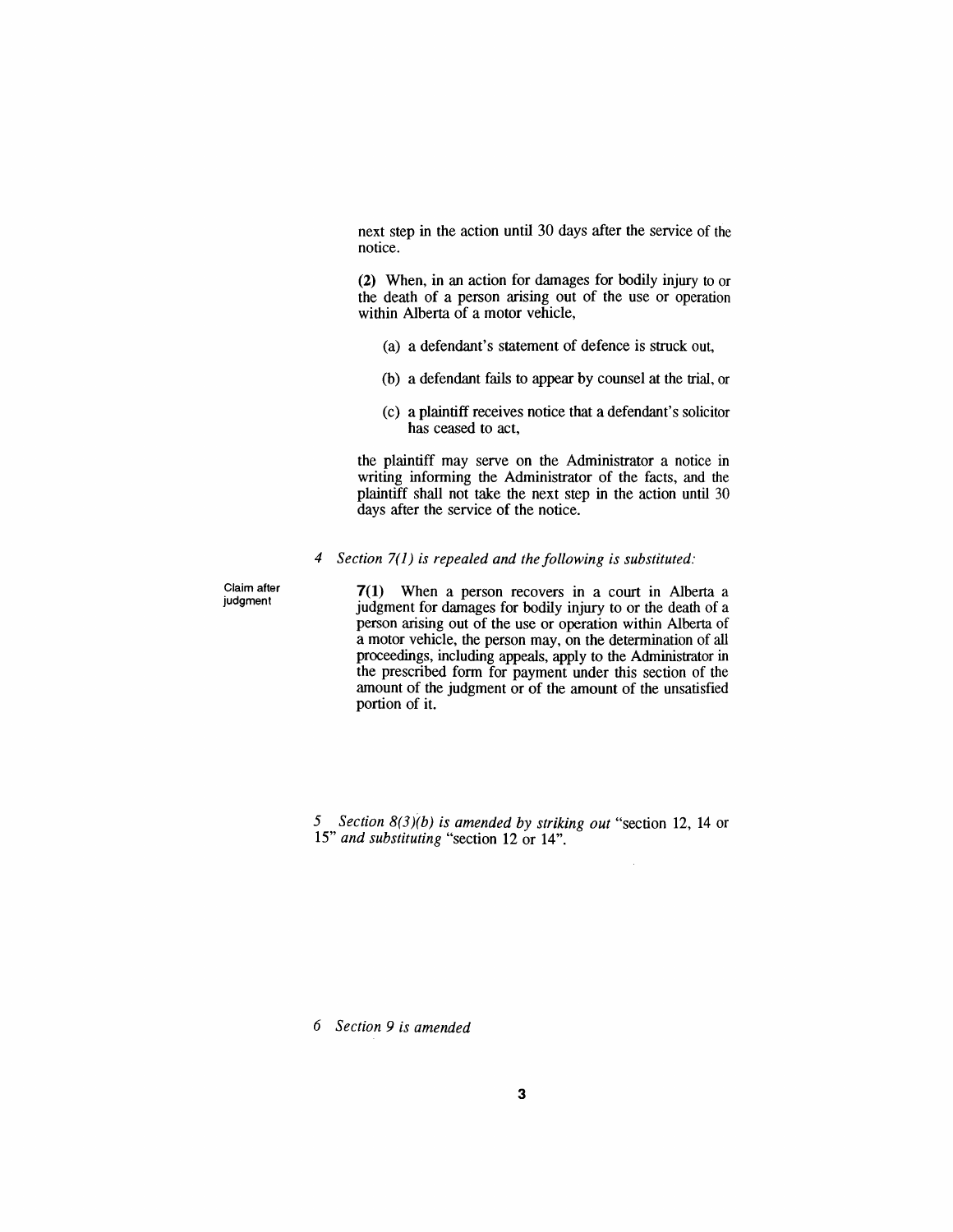*serve on the Administrator a notice in writing advising him of the facts and the plaintiffshall not take the next step in the action until 30 days after the service of the notice.*

- *(2) When in an action for damagesfor*
	- *(a) bodily injury to or the death of a person, or*
	- *(b) loss of or damage to property in an amount exceeding \$250,*

*arising out ofthe use or operation within Alberta ofa motor vehicle,*

- *(c) a defendant's statement of defence is struck out,*
- *(d) a defendantfails to appear by counsel at the trial, or*
- *(e) a plaintiff receives notice that a defendant's solicitor has ceased to act,*

*the plaintiff may serve on the Administrator a notice in writing advising him ofthe facts and the plaintiffshall not take the next step in the action until 30 days after the service of the notice.*

*4 Section 7(1) presently reads:*

*7(1) When a person recovers in a court in Alberta a judgmentfor damagesfor*

- *(a) bodily injury to or the death of a person, or*
- *(b) loss of or damage to property in an amount exceeding \$250,*

*arising out ofthe use or operation within Alberta of a motor vehicle, he may, on the determination of all proceedings, including appeals, apply to the Administrator, in the prescribedform,for payment under this section of the amount of the judgment or of the amount of the unsatisfied portion ofit.*

- *5 Section 8(3) presently reads:*
	- *(3) On hearing the application, the court may, if it is satisfied that*
		- *(a) the application is a proper one under this Act, and*
		- *(b) the application for payment is not prohibited by section 12,14 or 15,*

*make any order it considersjust, including an order setting aside the judgment.*

*6 Section 9(1), (4), (8) and (9) presently read:*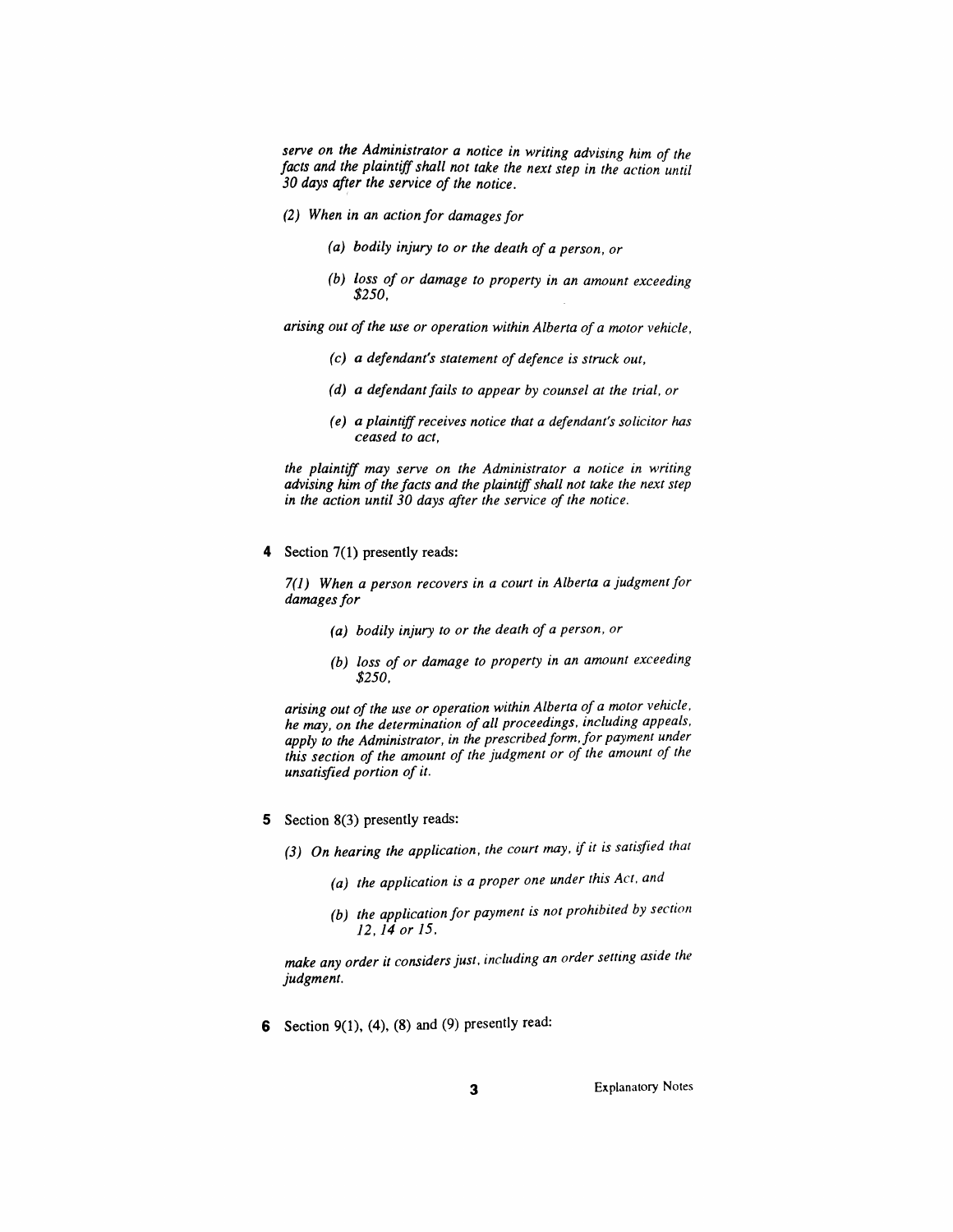## *(a) by repealing subsection (1) and substituting the following:*

*Claim involving unknown owner or operator*

*9(1) If bodily injury to or the death of a person arises out of the use or operation within Alberta of a motor vehicle and*

- *(a) the names of the owner and operator of the motor vehicle are unknown and unascertainable, or*
- *(b) the name of the operator is unknown and unascertainable and the owner may not be liable to an action for damages for injury or death,*

*a person who has a cause of action against the unknown owner or operator in respect of that bodily injury or death may bring an action against the Administrator as nominal defendant, either alone or as a co-defendant with others alleged to be responsible for the injury or death.*

- *(b) by repealing subsection (4);*
- *(c) in subsection (8) by striking out "bodily injury, death or property damage" and substituting "bodily injury or death";*
- *(d) by repealing subsection (9).*

*7 Section 10(1) and (2) are amended by striking out "or property damage".*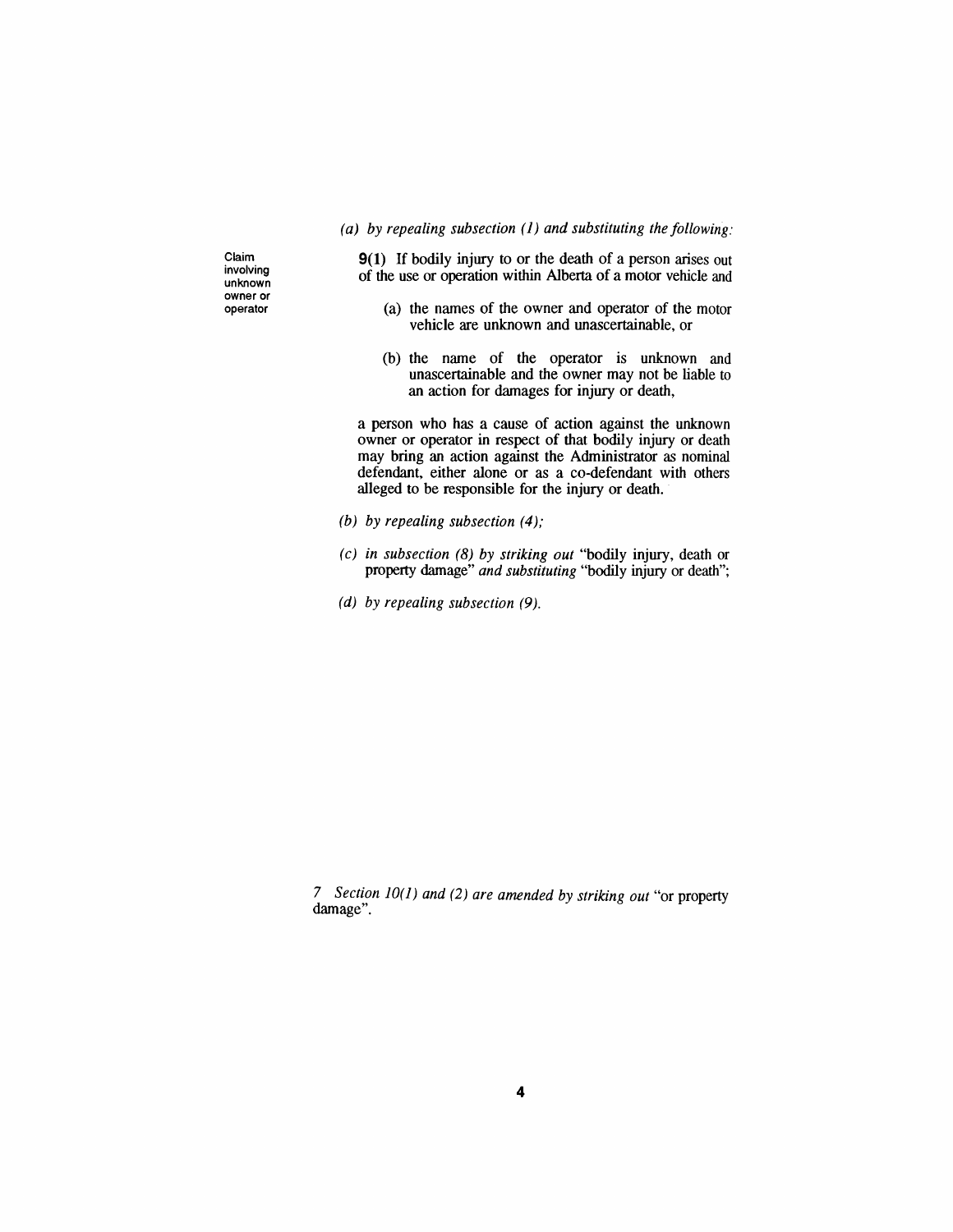*9(1) If bodily injury to or the death of a person or damage to property in an amount exceeding \$250 arises out of the use or operation within Alberta of a motor vehicle, and*

- *(a) the name of neither the owner nor the operator of the motor vehicle is known or ascertainable, or*
- *(b) the name of the operator is not known or ascertainable and the owner may not be liable to an action for damagesfor injury or death or property damage,*

*a person who has a cause of action against the unknown owner or operator in respect ofthat bodily injury or death or property damage may bring an action against the Administrator as nominal defendant, either alone or as a co-defendant with others alleged to be responsible for the injury or death or property damage.*

*(4) When, after an action has been commenced in respect of bodily injury to or the death of a person or damage to property arising out of the use or operation within Alberta of a motor vehicle, it is alleged that the injury or death or property damage was caused or contributed to by another motor vehicle, but*

- *(a) the name of neither the owner nor the operator of the motor vehicle is known or ascertainable, or*
- *(b) the name of the operator is not known or ascertainable and the owner may not be liable to an action for damagesfor injury or death or property damage,*

*the Administrator may be added as a nominal defendant on the application of any party and shall be added as a nominal defendant on his own application.*

*(8) When judgment is obtained against the Administrator as nominal defendant and on the determination of all proceedings, including appeals, the Minister, subject to sections 11 to 19, shall authorize payment out of the General Revenue Fund to the judgment creditor of the amount ofthe judgment with respect to the bodily injury, death or property damage.*

*(9) Notwithstanding anything in this section, when there is a claim for \$5000 or less, the Administrator may permit a claim to be made without a judgment, in accordance with those provisions ofsection 5 that are applicable to it.*

*7 Section 10(1) and (2) presently read:*

*10(1) When judgment has been obtained under section 9 against the Administrator as nominal defendant, the Administrator may at any time thereafter, by originating notice, apply to the court where judgment was obtainedfor an order declaring that a person was at the time of the accident the owner or operator of the motor vehicle that caused the bodily injury or death or property damage in respect ofwhich the judgment was obtained.*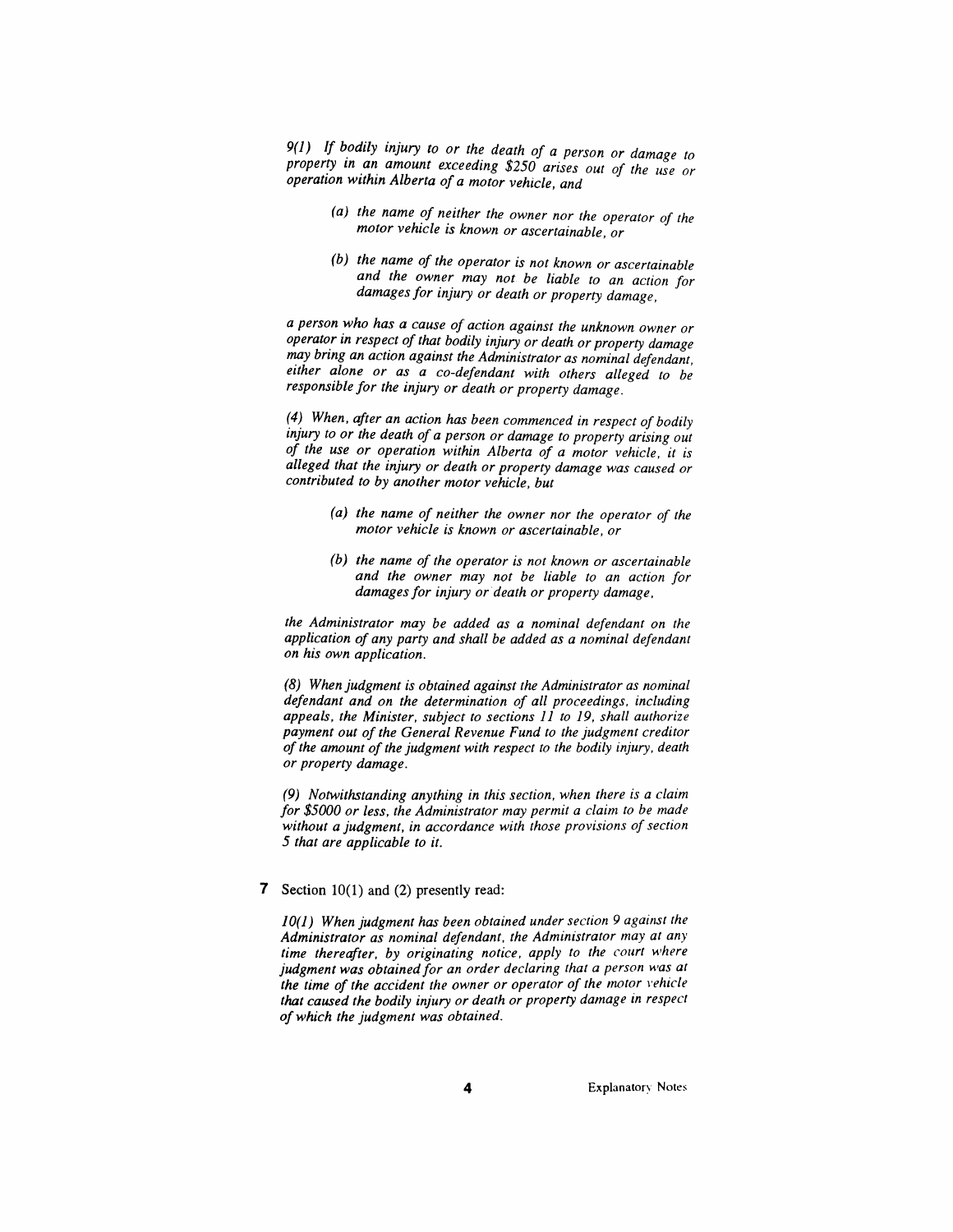#### *8 Section 11 is amended*

*(a) by adding the following after subsection (1):*

*(1.1) No payment may be made out of the General Revenue Fund for an amount for loss of or damage to property.*

*(b) by repealing subsections (2) and (3) and substituting the following:*

*(2) When all claims arising out of one accident have been jointly or severally satisfied to the extent of the amount prescribed by the regulations, no payment may be made out of the General Revenue Fund with respect to claims arising out of that accident.*

*(c) by repealing subsections (4) and (5) and substituting the following:*

*(4) No payment may be made out of the General Revenue Fund with respect to all claims arising out of one accident that is greater than the amount prescribed by the regulations.*

- *(d) by repealing subsection (6)(b) and substituting the following:*
	- *(b) the total of their damages exceeds the amount referred to in subsection (4),*
- *(e) in subsection (7)*
	- *(i) by striking out "subsections (3) to (6)" and substituting "this section";*
	- *(ii) by repealing clause (a.1);*
	- *(iii) by striking out the wordsfollowing clause (d).*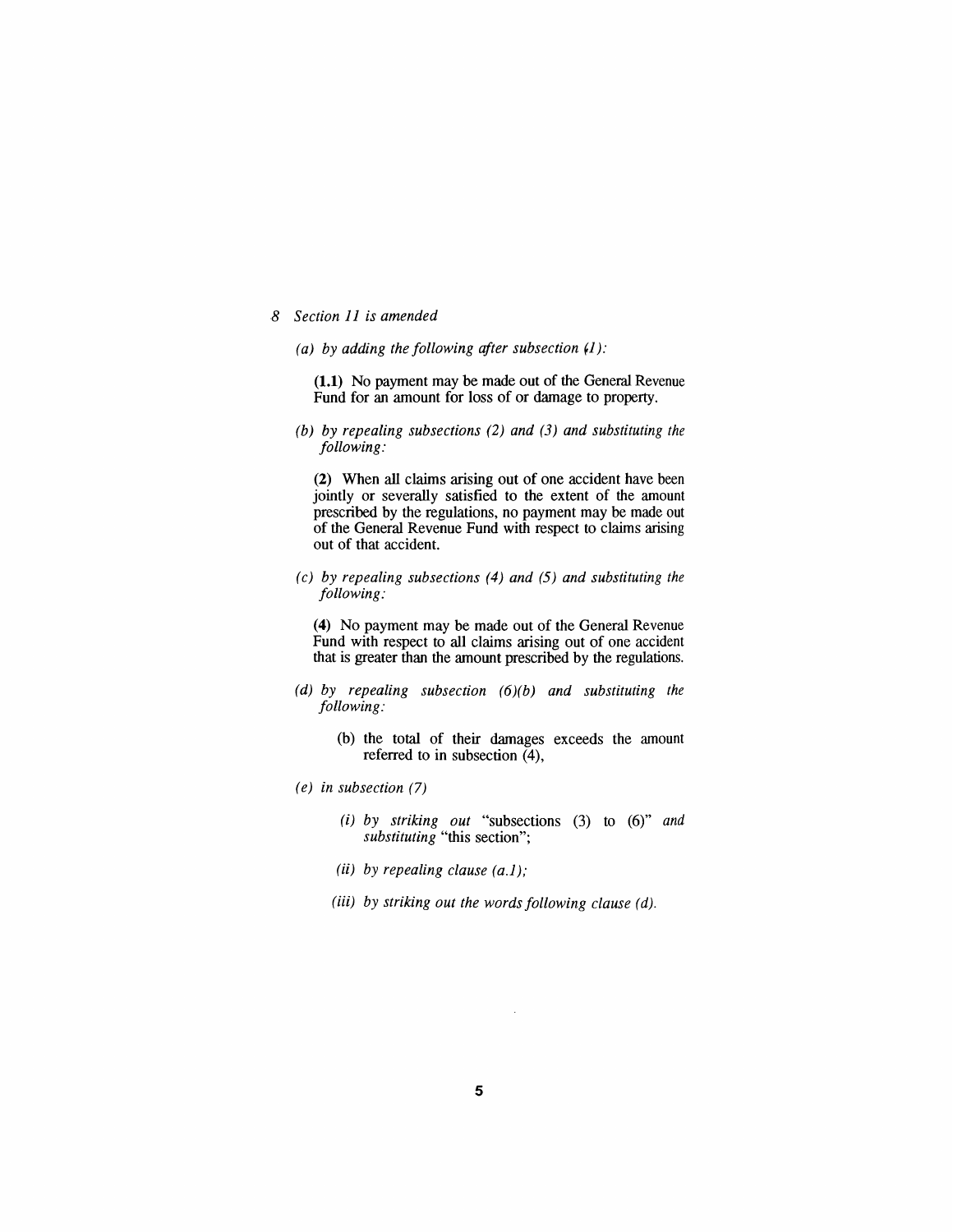*(2) Ifthe court is satisfied on the evidence that the person named in the application was, at the time ofthe accident that caused the bodily injury or death or property damage giving rise to the action in which the judgment was recovered, the owner or operator, or both, of the motor vehicle involved in that accident, the court may make the order appliedfor, unless it is satisfied that the person would not have been liable for any damages if he had appeared and defended the action, or it may direct the trial of an issue.*

- *8 Section 11 presently reads in part:*
	- *(3) No payment may be made out of the General Revenue Fund of*
		- *(b) any amountfor loss of use or depreciation of property lost or damaged,*

*and any such amount shall be deducted from the applicant's claim before the amount payable to him pursuant to this section is calculated.*

*(4) The maximum amount, exclusive of costs, that may be paid out of the General Revenue Fund with respect to all claims arising out of one accident is*

- *(a) \$35 000 when the accident occurred before January 1, 1974,*
- *(b) \$50 000 when the accident occurred on or after January 1,1974,*
- *(c) \$100 000 when the accident occurred on or after July 1, <sup>1978</sup> but before January 1,1986, or*
- *(d) \$200 000 when the accident occurred on or after January 1, 1986.*

*(5) When in one accident claims result from bodily injury to or death of one or more persons and loss of or damage to property,*

- *(a) claims arising out ofbodily injury or death have priority over claims arising out of loss or damage to property to the amount of*
	- *(i) \$30 000 when the accident occurred before January 1,1974,*
	- *(ii) \$45 000 when the accident occurred on or after January 1,1974,*
	- *(iii) \$95 000 when the accident occurred on or after July 1,<sup>1978</sup> but before January 1,1986. or*
	- *(iv) \$190 000 when the accident occurred on or after January 1,1986,*

*and*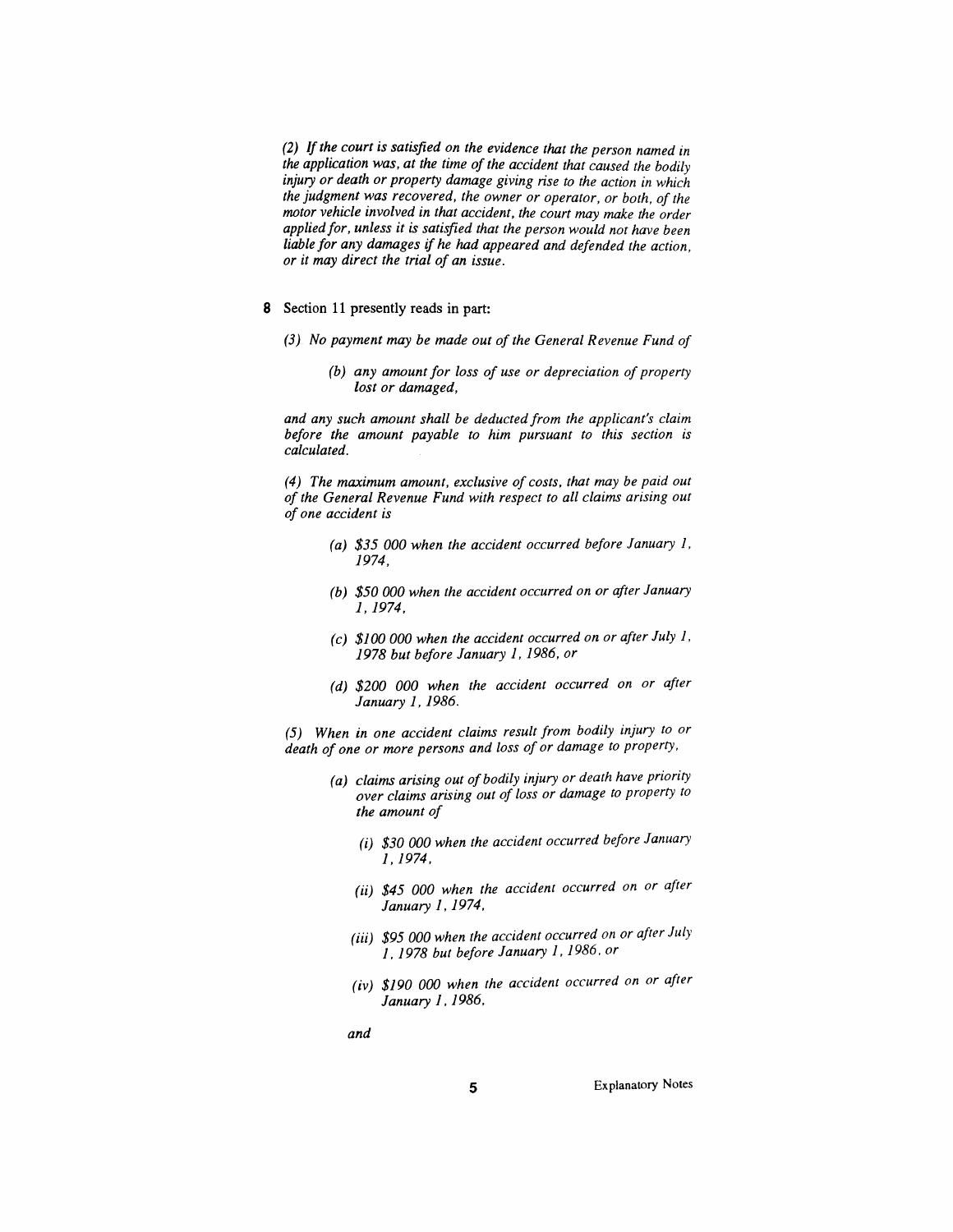*9 Section 12(e) and (f) are repealed and the following is substituted:*

*(f) in respect of bodily injury to or the death of a person occurring while the person is in or is entering into or descending from a bus or other public transportation vehicle owned and operated by a municipality unless a judgment is obtained against a person other than the municipality, or*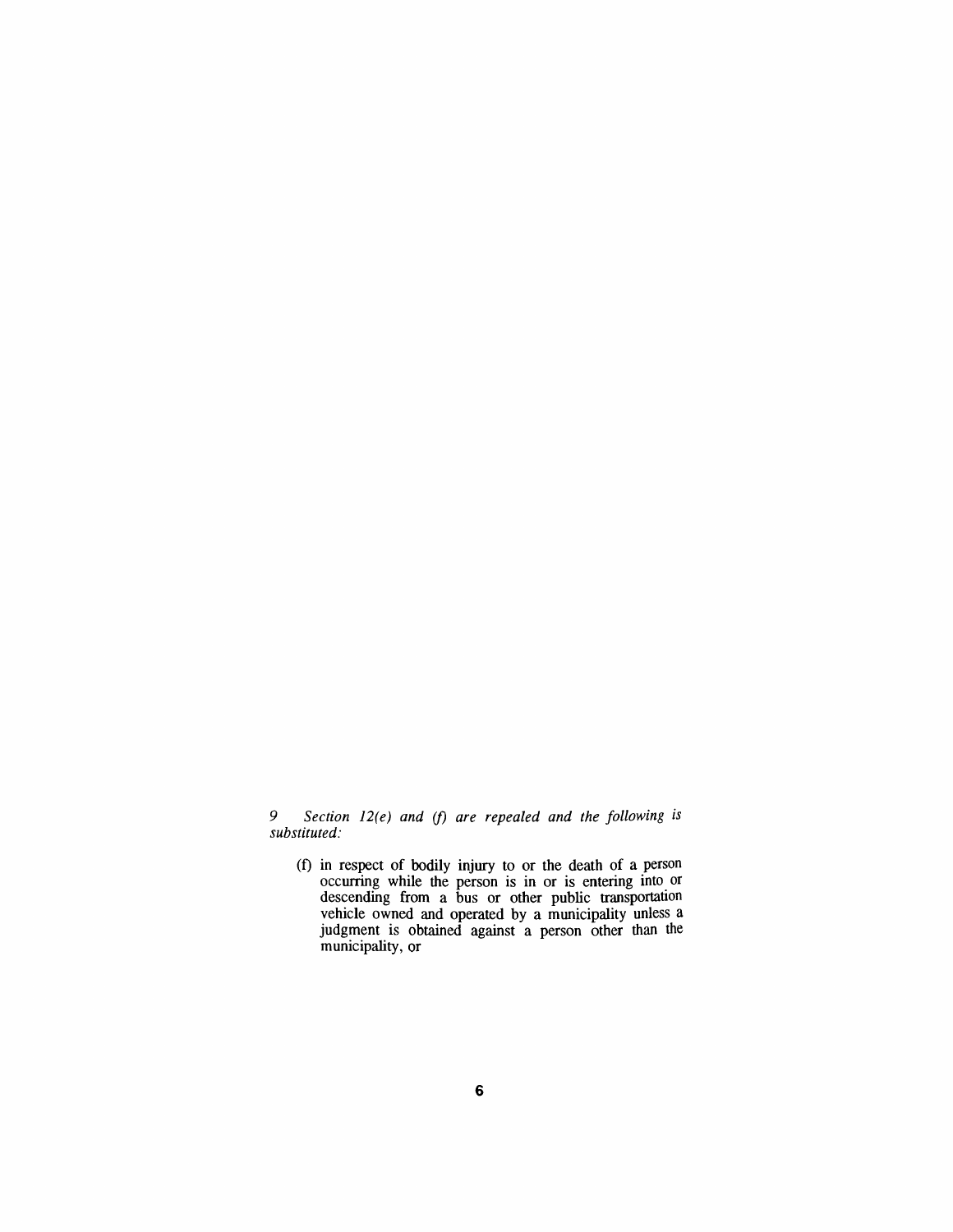- *(b) claims arising out ofloss of or damage to property have priority over claims arising out of bodily injury or death to the amount of \$5000 in the case of an accident occurring before January 1,<sup>1986</sup> or \$10 <sup>000</sup> in the case of one occurring on or after January 1, 1986.*
- *(6) When*
	- *(a) 2 or more persons have claims arising out of one accident, and*
	- *(b) the total of their damages exceeds the limits fixed by subsection (4) or (5),*

*the amount to be paid to each person shall bear as nearly as possible the same proportion to the total amount payable as the damages of that person bear to the total amount of their damages.*

*(7) From the amount payable to a person as calculated in accordance with subsections (3) to (6) there shall be deducted*

- *(a) any amount the applicant has recovered or can recover from the debtor,*
- *(a.1) \$250, in the case of a claim arising out of loss or damage to property,*
- *(b) any amount paid out of the General Revenue Fund pursuant to section 20 to the applicant or on his behalf,*
- *(c) any amount paid or payable for and on behalf of the applicant under the Hospitals Act, and*
- *(d) any amount that the applicant has recovered or can recover by reason of the existence of any prepaid medical, dental or hospital services or a contract of insurance, other than a contract of life insurance,*

*and the amount so determined is the amount payable out of the General Revenue Fund by the Provincial Treasurer.*

*9 Section 12(e) and (f) presently read:*

*12 When application is made for payment out of the General Revenue Fund no payment shall be made*

- *(e) to indemnify the owner of a motor vehicle for loss of or damage to property of the owner arising out of the use or operation of that motor vehicle and for which the operator is responsible,*
- *(f) in respect of*
	- *(i) bodily injury to or the death of a person, or*
	- *(ii) loss of or damage to property of a person,*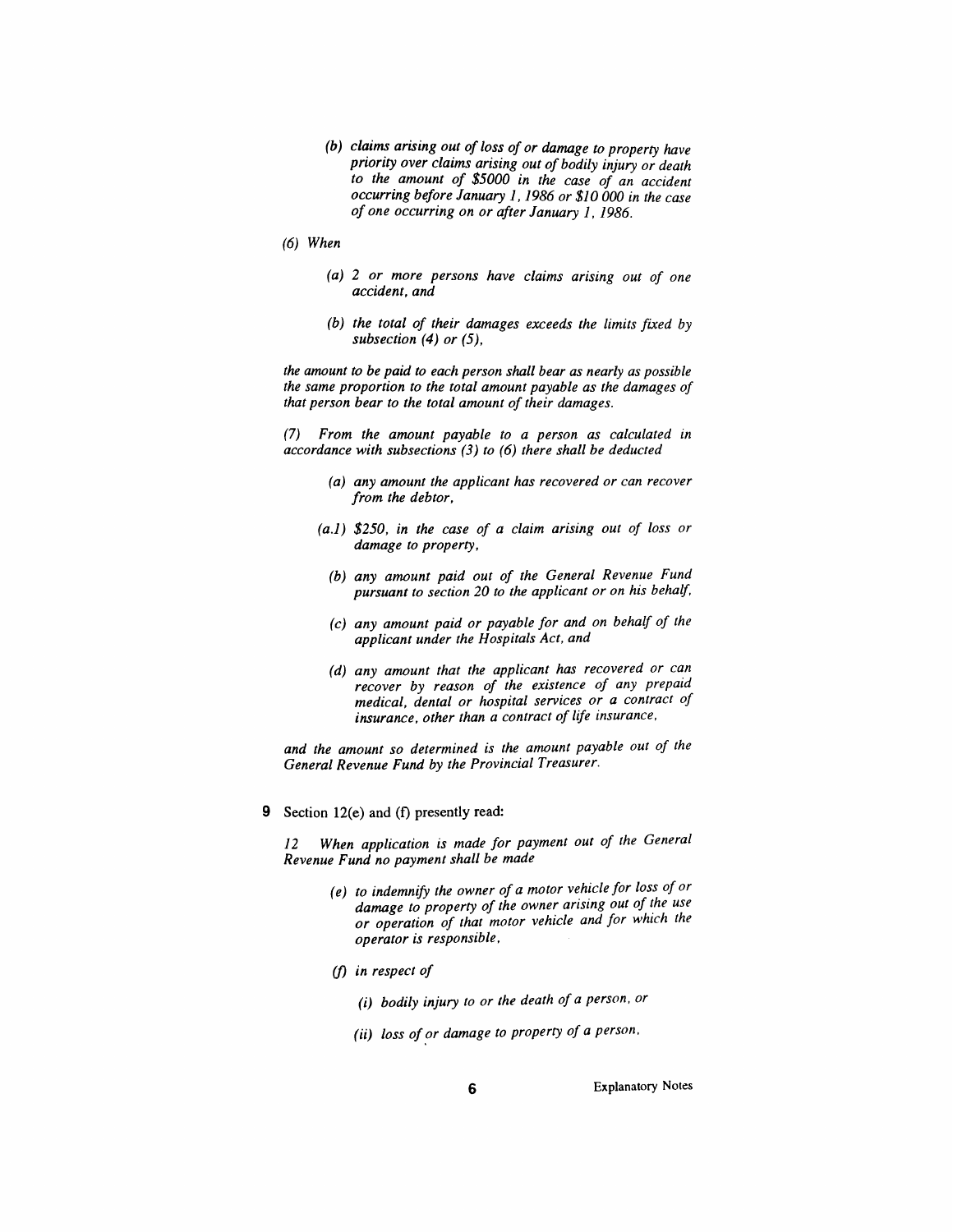*10 Sections 13,15 and 21 are repealed.*

- *11 Section 31(2) is amended*
	- *(a) by repealing clause (d);*
	- *(b) in clause (e) by striking out "clauses (b) to (d)" and substituting "clause (b) or (c)";*
	- *(c) by adding the following after clause (e):*
		- *(e.1) prescribing amounts for the purposes of section 11(2) and (4);*
	- *(d) by repealing clause (j).*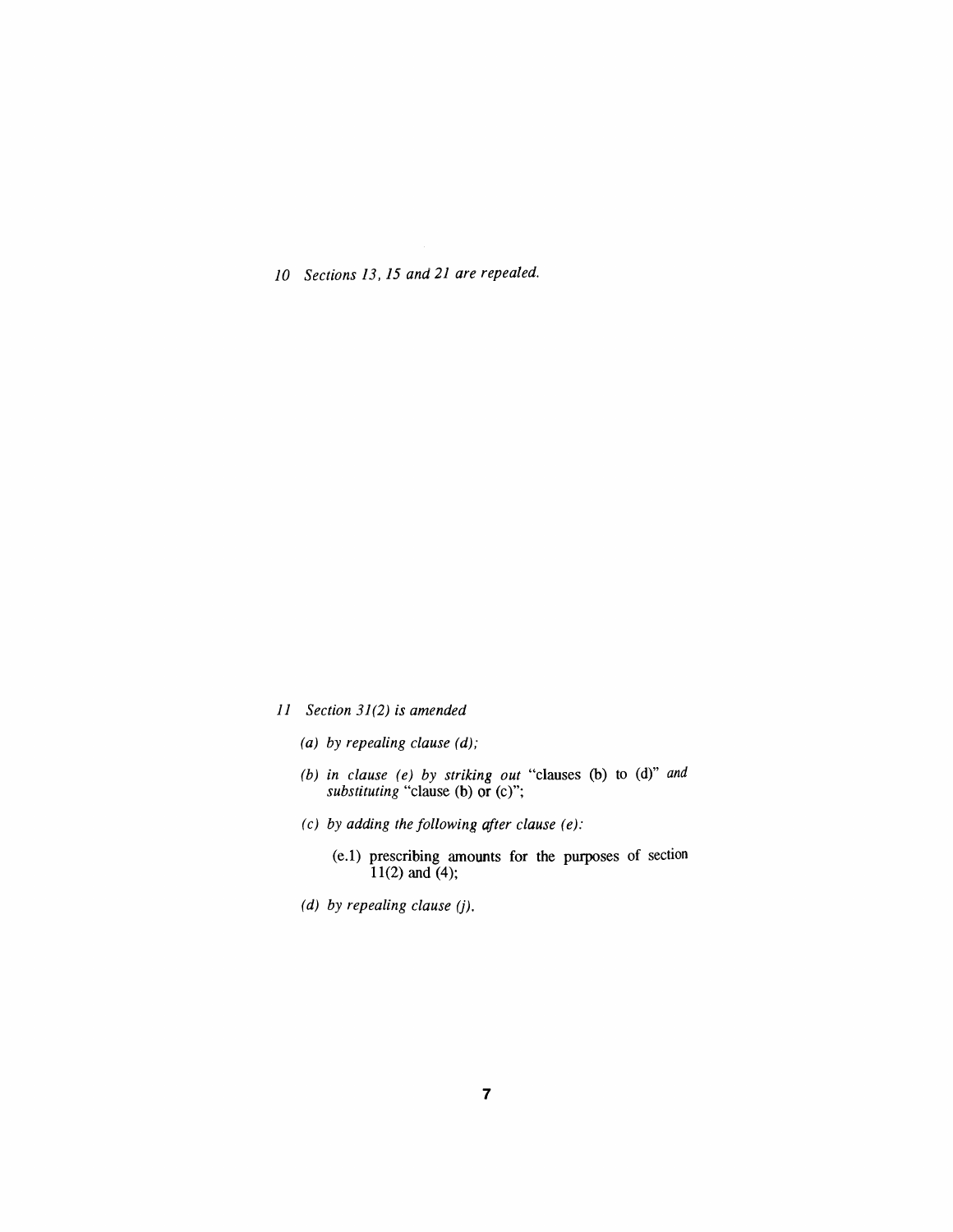*occurring while the person is in or is entering into or descending from a bus or other public transportation vehicle owned and operated by a municipality unless a judgment is obtained against a person other than the municipality, or*

#### *10 Sections 13, 15 and 21 presently read:*

*13 Notwithstanding anything in this Act, no payment shall be made under this Act to a corporation that has complied with section 67 of the Motor Vehicle Administration Act with respect to any damage to property of the corporation arising out of the use or operation of a motor vehicle.*

- *15 No payment shall be made under this Actfor damage*
	- *(a) to an aircraft,*
	- *(b) to any pipe, pole, line or equipmentforming part of the distribution system of a public utility, or*
	- *(c) to a railway train or to a railway track or any barrier or operation equipment along the track.*

*21 When a person has died as a result ofinjuries arising out of the use or operation of a motor vehicle, ifthe deceased has been the sole or main support of a family prior to the accident in which the injuries were incurred, the Minister may pay out of the General Revenue Fund a sum, not exceeding \$300 in respect of any one person, that he considers necessary to assist a member of the immediate family of the deceased to obtain training that will enable him to earn a livelihood.*

#### *11 Section 31(2) presently reads in part:*

*(2) The Lieutenant Governor in Council may make regulationsfor the purpose of carrying out this Act according to its intent and of supplying any deficiency in this Act, and without limiting the generality ofthe foregoing may make regulations*

- *(d) prescribing in respect of an application under section 5, the rules to be applied by the Administrator in evaluating the bodily injury, death, loss or damage and the extent to which different persons are liable therefor:*
- *(e) authorizing the Minister or the Administrator, in his discretion or in specified circumstances, to waive compliance, in whole or in part, with any regulation made under clauses (b) to (d);*
- *(j) prescribing the rates at which fees and costs may be paid to registered members, registered practitioners and professional corporations under the Chiropractic Profession Actfor services rendered under this Act;*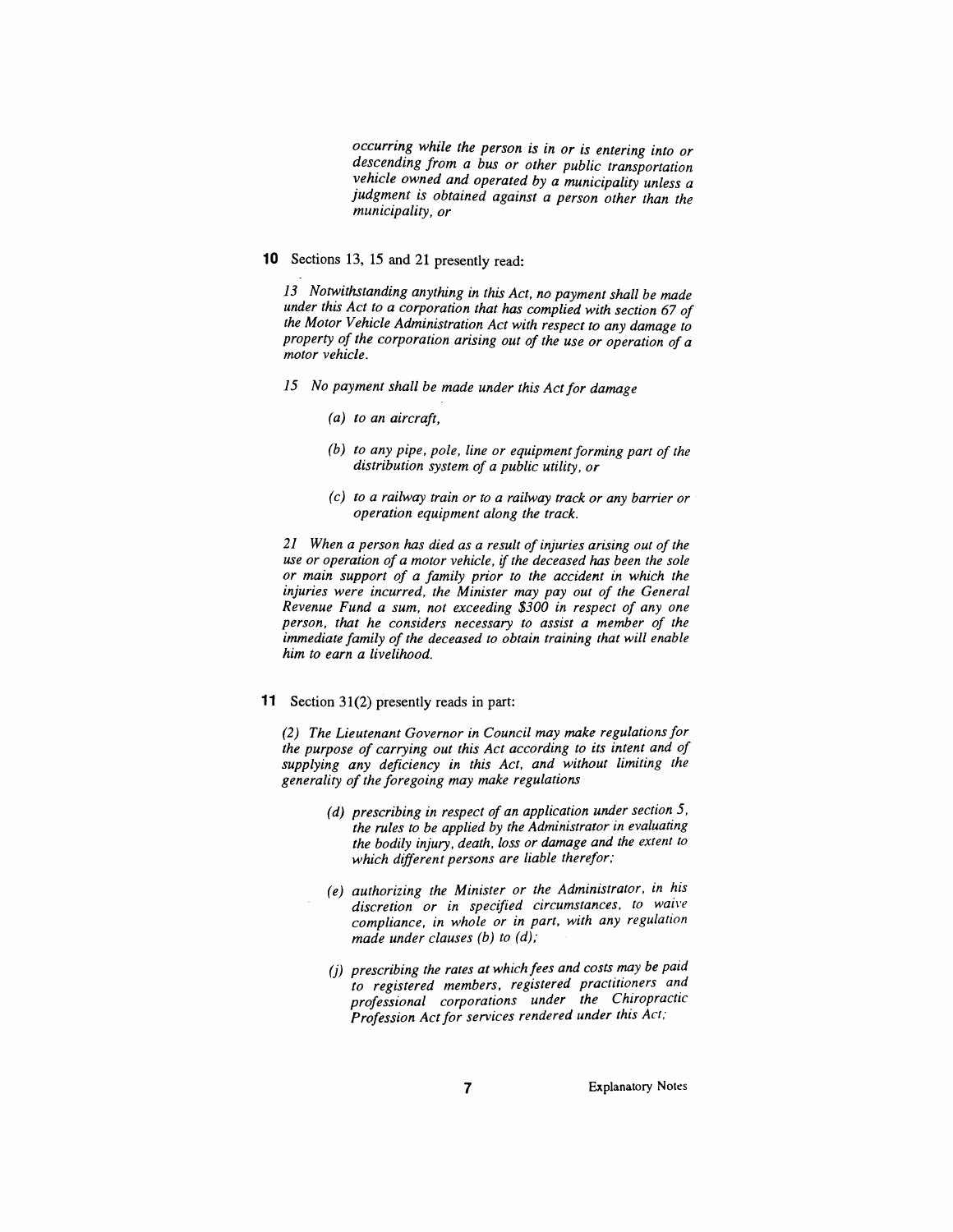*12 The following is added after section 31:*

*Transitional 32 The Motor Vehicle Accident Claims Act and the regulations under it as they read immediately before this section comes intoforce continue to apply to claims relating to property damage in respect of motor vehicle accidents that occur before this section comes into force.*

*13 This Act comes into force on Proclamation.*